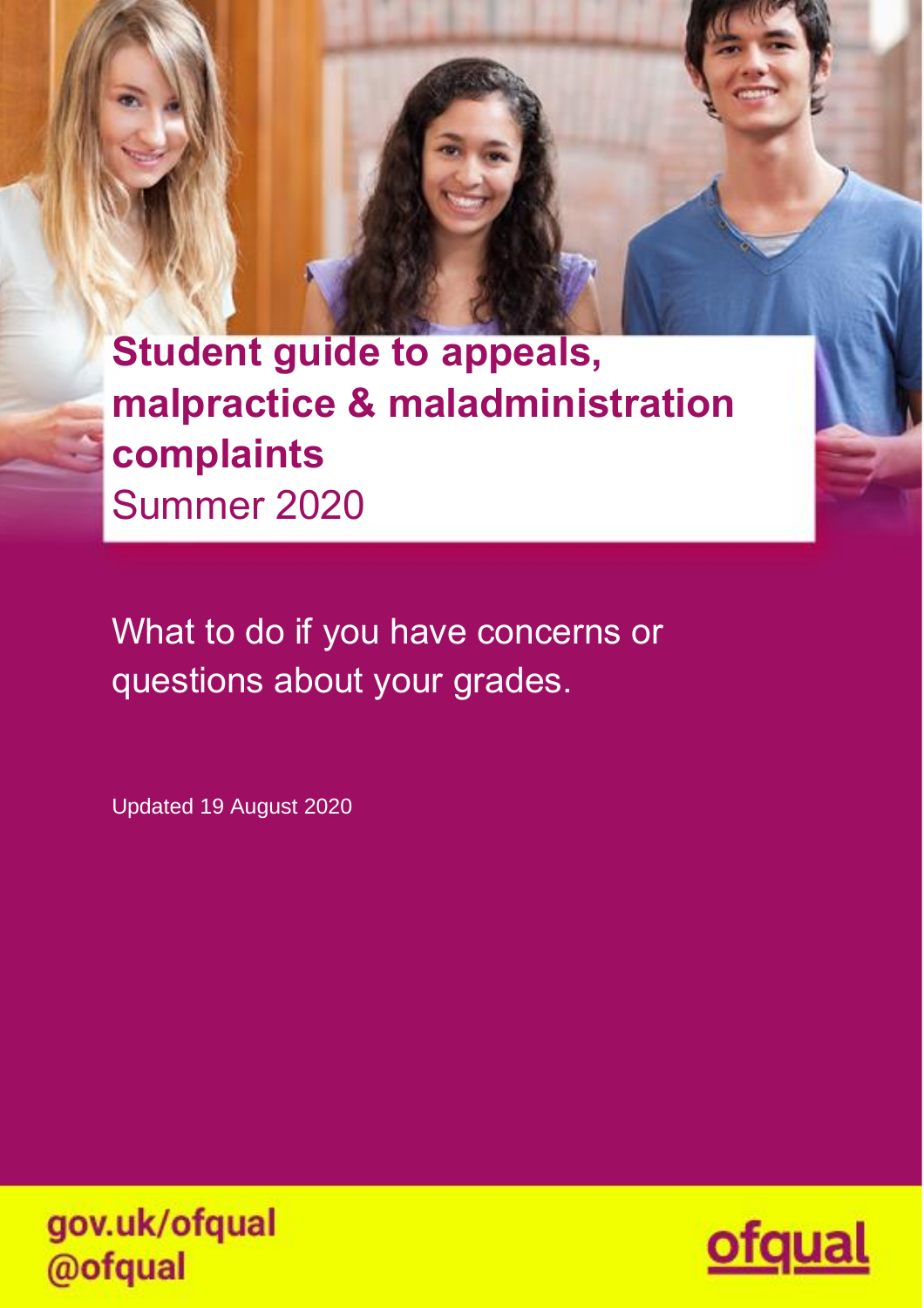*Student guide to appeals, malpractice & maladministration complaints: what to do if you have concerns or questions about your grades*

# **Contents**

| Making a complaint about bias, discrimination, malpractice or maladministration6 |  |
|----------------------------------------------------------------------------------|--|
| Explaining what makes you think malpractice or maladministration took place7     |  |
| Part 2. Appeals and complaints for vocational & technical qualifications11       |  |
|                                                                                  |  |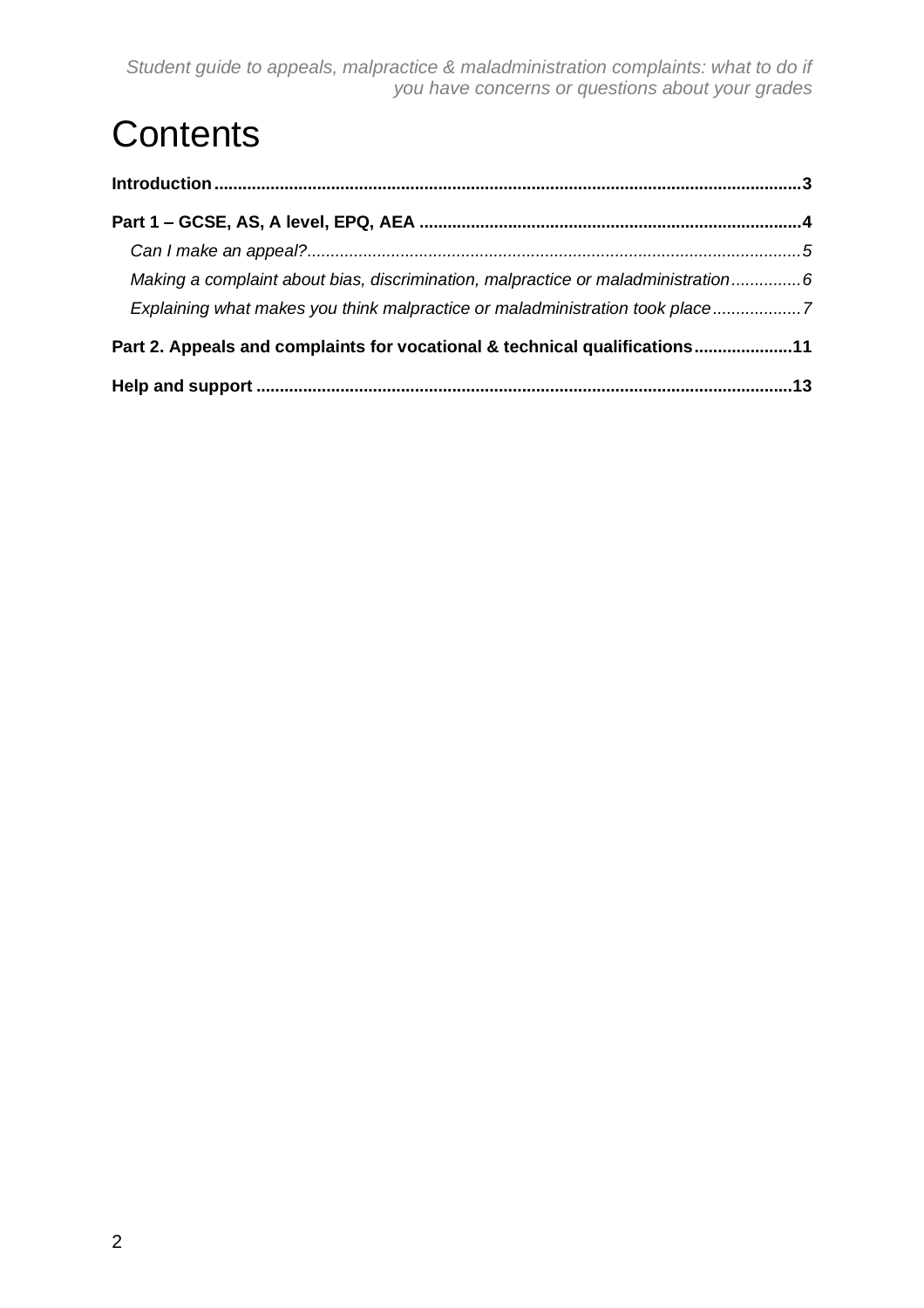# <span id="page-2-0"></span>Introduction

Part 1 of this guide gives information for students receiving results for GCSE, AS and A levels, Extended Project Qualifications (EPQ) and Advanced Extension Awards (AEA) in maths regulated by Ofqual. Part 2 gives information for students receiving results for vocational and technical qualifications.

Exams and assessments were cancelled this year due to coronavirus (COVID-19) but most students will still receive their grades in time to move on to further study or employment. You may still be able to do this even if your grade isn't what you wanted.

Take a look at our [student](https://www.gov.uk/government/publications/student-guide-to-post-16-qualification-results-summer-2020) quide to find out more about how qualifications are being graded this year and the arrangements for exams this autumn.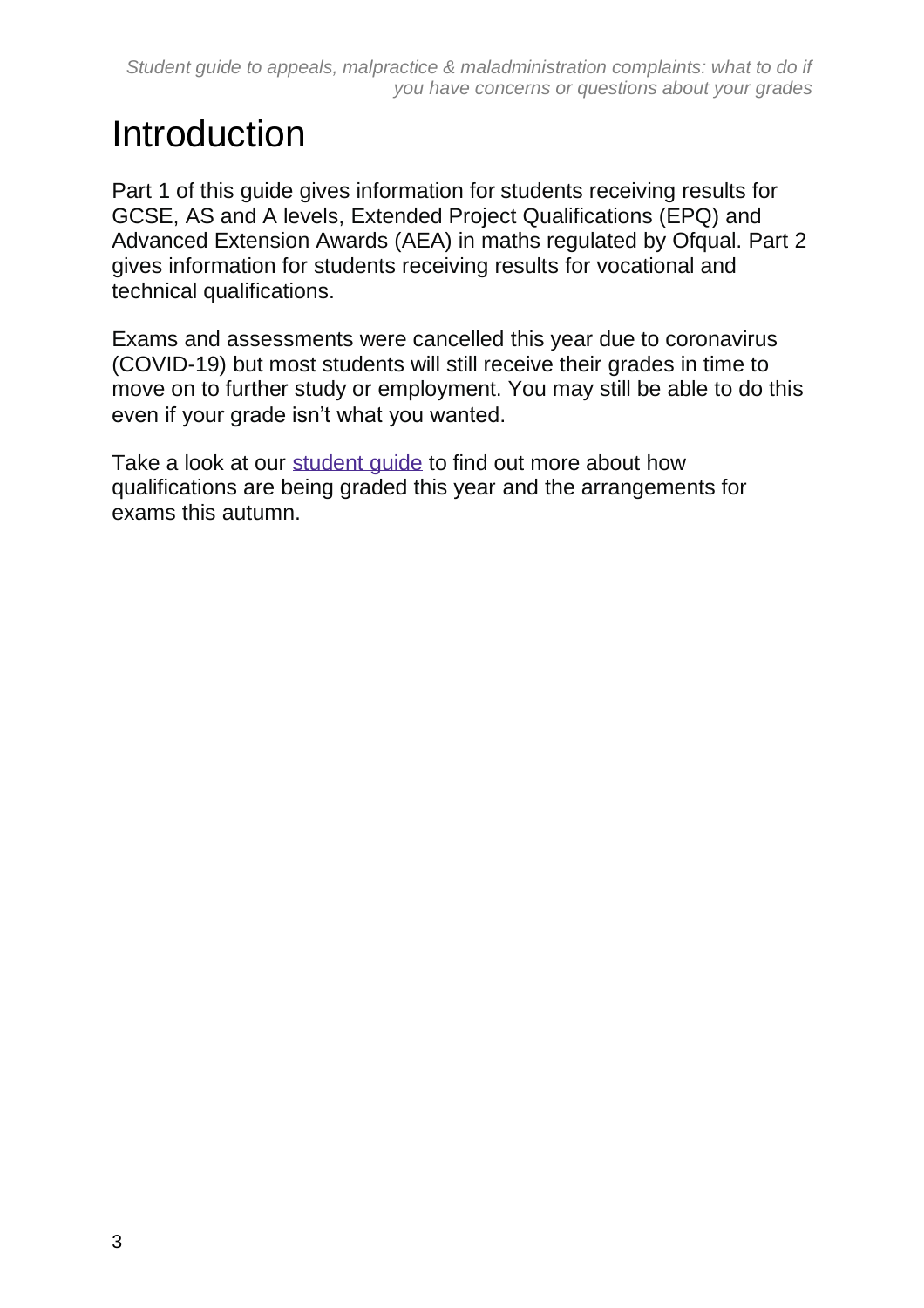# <span id="page-3-0"></span>Part 1 – GCSE, AS, A level, EPQ, AEA

This year, you will either receive your centre assessment grade (described below) or your calculated grade (your [standardised](https://www.gov.uk/government/publications/awarding-qualifications-in-summer-2020#summer-symposium) grade), whichever is higher.

Your centre assessment grade is your teachers' professional judgement of the grade you would likely have received had your exams taken place.

We asked schools and colleges to provide a centre assessment grade for each student in every GCSEs, AS, A level, EPQ or AEA subject they planned to take this summer, and a rank order of students by their expected performance. We asked schools and colleges to use a range of evidence when making these judgements.

Where a disabled student would have had a reasonable adjustment for their exams, centres were asked to take account of the student's likely achievement with this adjustment in place. Reasonable adjustments are changes made to an assessment or to the way an assessment is conducted that reduce or remove a disadvantage caused by a student's disability. They are needed because some disabilities can make it harder for students to show what they know and can do in an assessment than it would have been had the student not been disabled.

Schools and colleges are required to comply with equality legislation (laws). This is another safeguard in the process used this year.

These judgements formed the basis of the centre assessment grade that your school or college submitted to the exam board for each of your subjects. The centre assessment grade and rank order information that your school provided to the exam board had to be agreed by 2 teachers and signed off by the head of centre as a true representation of your performance.

If you have concerns about how your grades were calculated, this information should help you understand if you have a reason to make a complaint about malpractice or maladministration (wrongdoing). This could include if you have concerns about bias or discrimination. There are people who can help you with this. You can talk to your school or college, and there are helplines you can call for more information. You can find the details of these at the end of this guide.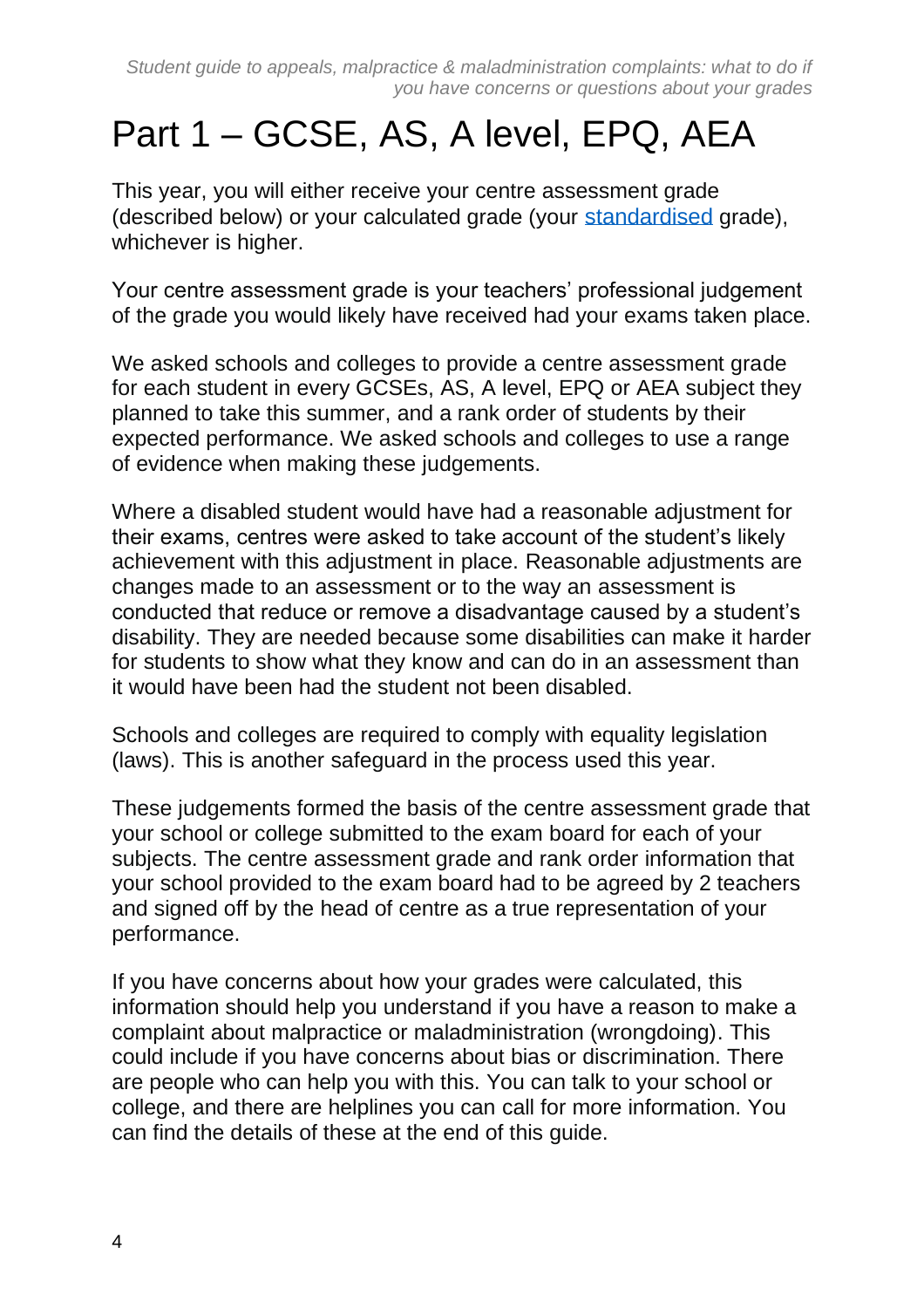# <span id="page-4-0"></span>Can I make an appeal?

Even if your results aren't what you were hoping for, you might still be able to move on to the next stage of your education or employment as you had planned. If you have concerns about how your grades were arrived at you should talk to your school or college about your options. It is important to remember that:

- 1. **You can** ask your school or college to check whether it made an administrative error when submitting information to the exam board. Administrative errors might include, for example, mixing up 2 students with similar names, or accidentally copying across the wrong data, but do not relate to the professional judgements of centres in assigning CAGs. If your school or college finds it made a mistake in the information it provided it can ask the exam board to correct it.
- 2. **Your school or college can** appeal to the exam board on your behalf if it believes the exam board made a mistake when it communicated your grades.
- 3. **You cannot** challenge your school or college under the appeals process on the centre assessment grades it submitted or your rank order positions. Any appeal would have to be undertaken by someone better placed than your teachers to judge your likely grade if exams had taken place. In the unique circumstances of this summer, we do not believe there is such a person.
- 4. **You cannot** appeal because your mock result was higher than the grade you were awarded. Your mock grade will have been taken into account in determining your centre assessment grade. You will either receive your centre assessment grade or your calculated grade (whichever is higher).

It is important that you speak to your school or college about whether it believes you have a reason for appeal. All appeals must be made by the school or college. This summer, your grade is protected, meaning that it will not go down to a lower grade as a result of an appeal.

#### **The deadline for appeals is 17 September 2020.**

If your school or college won't submit an appeal on your behalf, it must have a process in place for you to ask for a review of that decision, so that someone else at your centre considers your request. You should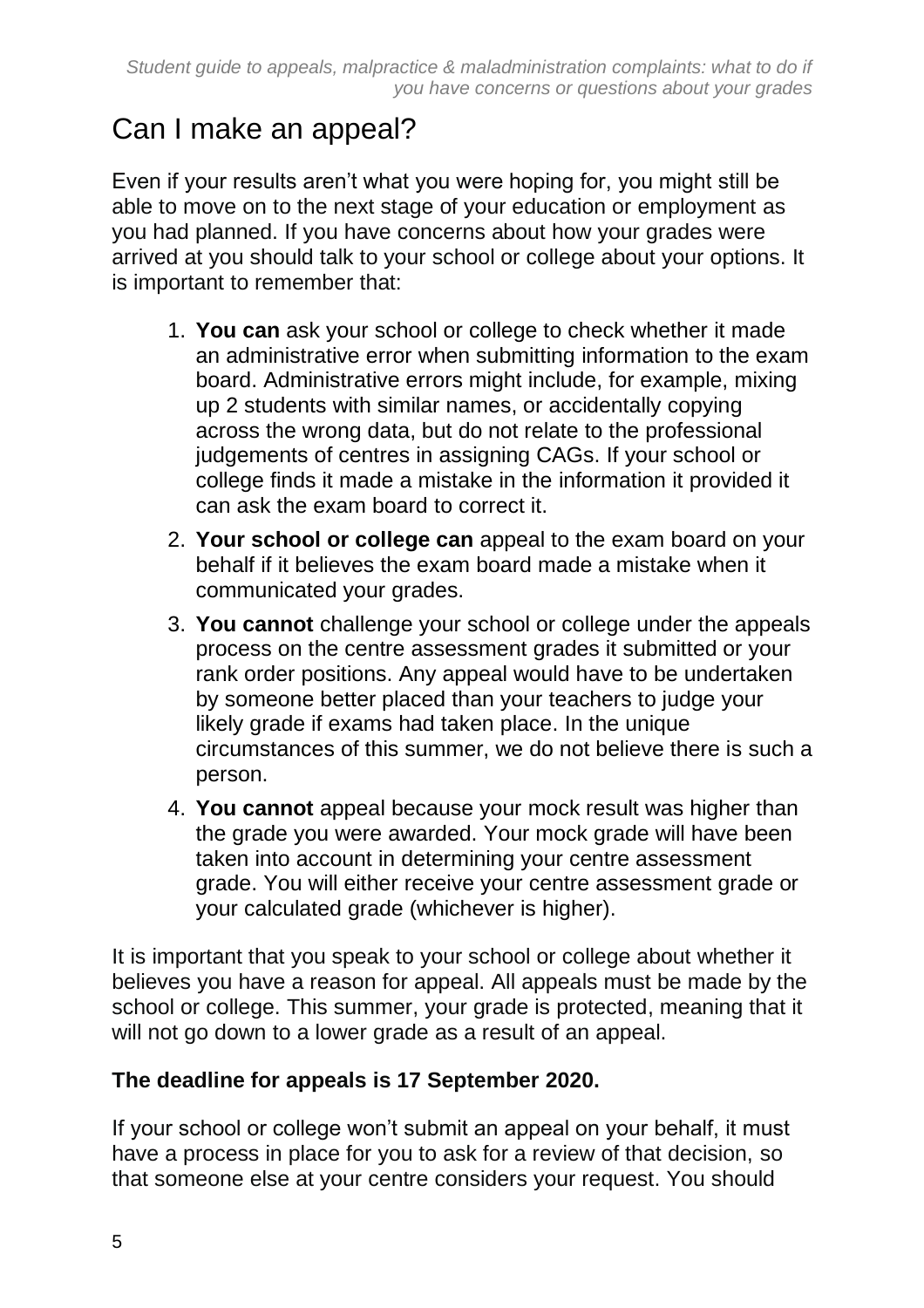first raise this with your school or college. If you wish to complain that your school or college does not have a process in place for you to do this, you should follow your school or college's complaints process in the first instance. If your complaint is not resolved, you can speak to the exam board for further guidance.

Where you believe there may have been an error made when your school or college submitted your centre assessment grades to the exam board or when the exam board communicated your result, you should speak to your school or college in the first instance. Your school or college should be able to explain how it made its judgement, and what evidence it relied on. Even where there is no evidence of an error being made, understanding how your centre made a judgement and what evidence it took into account, might help you to understand the grade you have been given.

### <span id="page-5-0"></span>Making a complaint about bias, discrimination, malpractice or maladministration

You cannot appeal because you disagree with the centre assessment grades or rank orders given by your school or college. However, you might be concerned that your centre assessment grades or your rank order positions were wrong because you believe the judgement was influenced by things other than evidence about your academic performance. We know that some students, and groups representing students, were concerned that some centre assessment grades and rank order positions could be influenced by bias or discrimination. Individual cases of bias or discrimination would be taken very seriously, and we expect them to be rare.

If bias or discrimination affected your centre assessment grades or rank order positions this summer, this could be a form of malpractice or maladministration (wrongdoing).

If you think malpractice or maladministration might have affected you, then you should first discuss this directly with your school or college and raise a complaint through its complaints policy. If you feel that your concerns have not been addressed, you could then consider raising your concerns about malpractice or maladministration with the exam board. It is important to remember that this would not be an appeal, but rather an allegation (accusation) that malpractice or maladministration happened in relation to your centre assessment grades or rank order positions.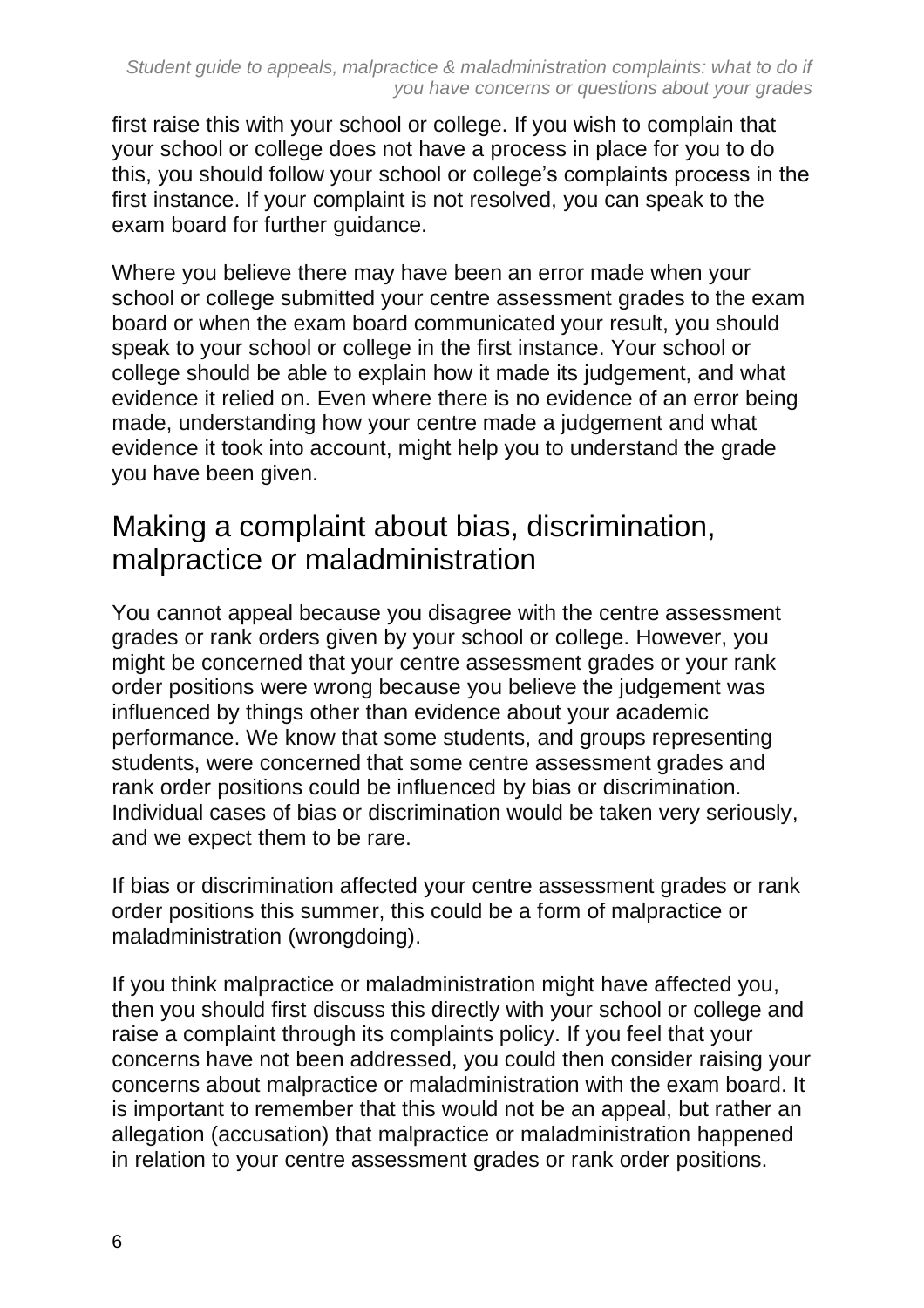Such allegations would be serious and taken seriously. As you would be making a malpractice or maladministration allegation you would not be subject to the deadline for appeals.

Whilst you would be expected to raise any concerns with your school or college initially, if you have evidence of malpractice or maladministration on the part of your school or college and have concerns about raising it with them directly in the first instance, it may be appropriate for you to discuss this directly with the exam board instead; see contact details below.

## <span id="page-6-0"></span>Explaining what makes you think malpractice or maladministration took place

Receiving a grade lower than you hoped for or expected does not always mean there has been bias or discrimination. Telling an exam board that your centre assessment grade was lower than you think you deserved will not be enough to make the exam board suspect malpractice or maladministration took place.

For your case to be considered, you will need to show something specific or something surprising, which calls for an explanation that your school or college has been unable to give. The following examples may help you think about what this might be. These examples are not a complete list, circumstances will vary, and there must be evidence to support any allegation.

### *Example 1*

Student W is given centre assessment grades of B, C and D for 3 A level subjects. Student W's academic record shows in each subject they have variously attained grades B, C and D in assessments throughout the course.

Student W asked their college to explain the centre assessment grade D. The tutor for that subject demonstrated that the centre assessment grade was correctly submitted to the exam board. They explained that they considered student W had found the subject for which they received a grade D harder to access as the course progressed and, although they had secured a grade C in the mock exam, this was borderline. It was followed by clear D grades in homework assignments following the mock.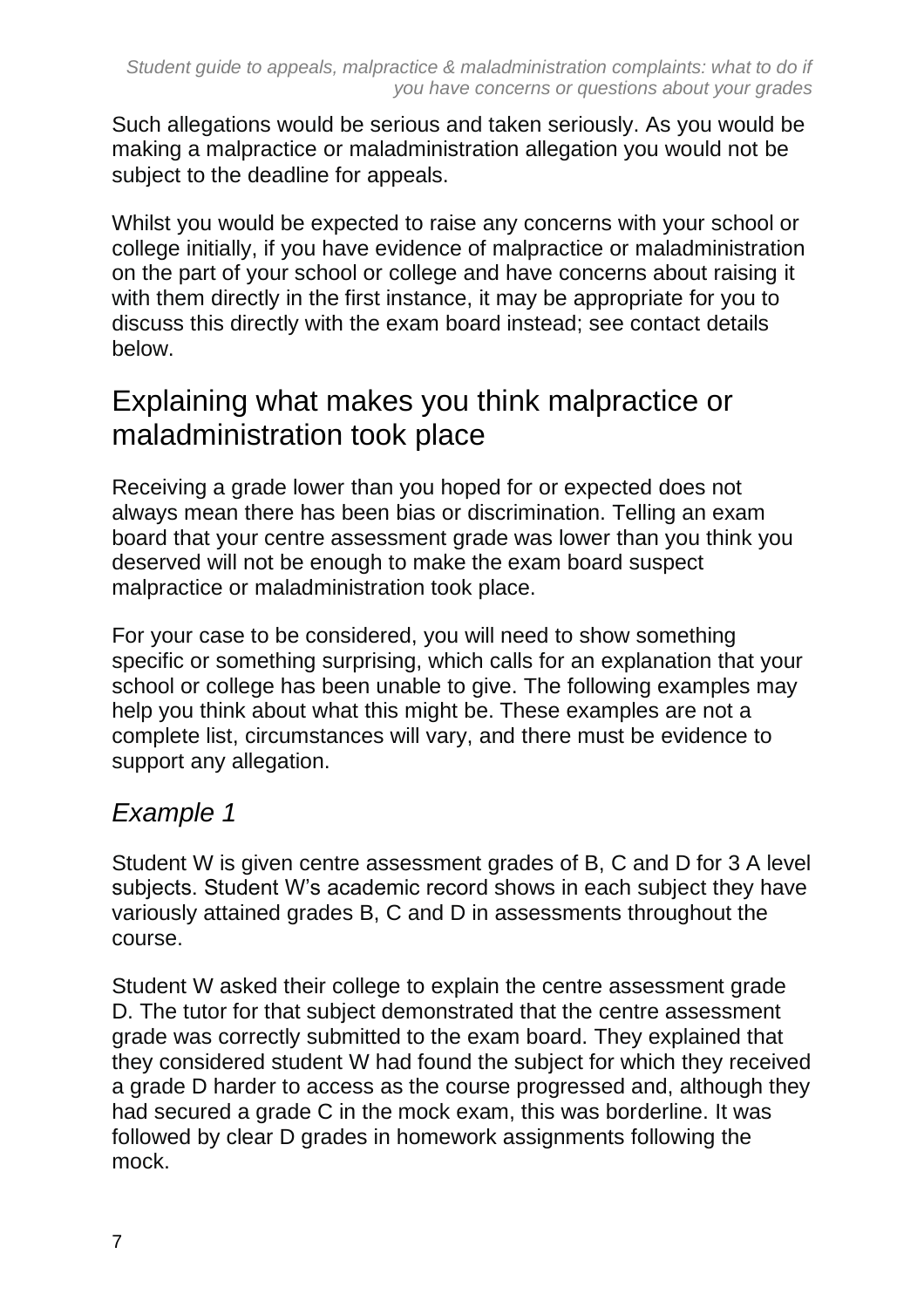An exam board is unlikely to think the grade D is out of line with student W's academic record and is likely to think the explanation given by the tutor is consistent with making a fair judgement of how student W might have performed. It is unlikely the exam board would suspect that malpractice or maladministration might have taken place.

### *Example 2*

Student X's academic record, including progress reviews and grades achieved in assessments such as mock exams and class tests, shows sustained performance at a grade 5 - 7 standard in class assessments for GCSE maths, physics and chemistry. For physics and chemistry student X's centre assessment grades were grade 6, and for maths a grade 3.

Student X asked their school to explain the centre assessment grade and rank order position for maths. The exams officer confirmed that no mistake had been made and added that there was no possibility of a discussion about the grade and that no more information would be provided.

An exam board is likely to consider that the big difference between the centre assessment grade and student X's academic record is surprising, all the more so given the centre assessment grades matched the academic record for other related subjects.

The exam board might think the apparently low centre assessment grade for maths should be explained and might be concerned by the school's refusal to provide any further information.

Looking at all of these concerns together we anticipate the exam board would have grounds to suspect that the centre assessment grade for maths might not be based on an objective judgement of how student X would have performed had exams taken place and that it would investigate the possibility that malpractice or maladministration had taken place.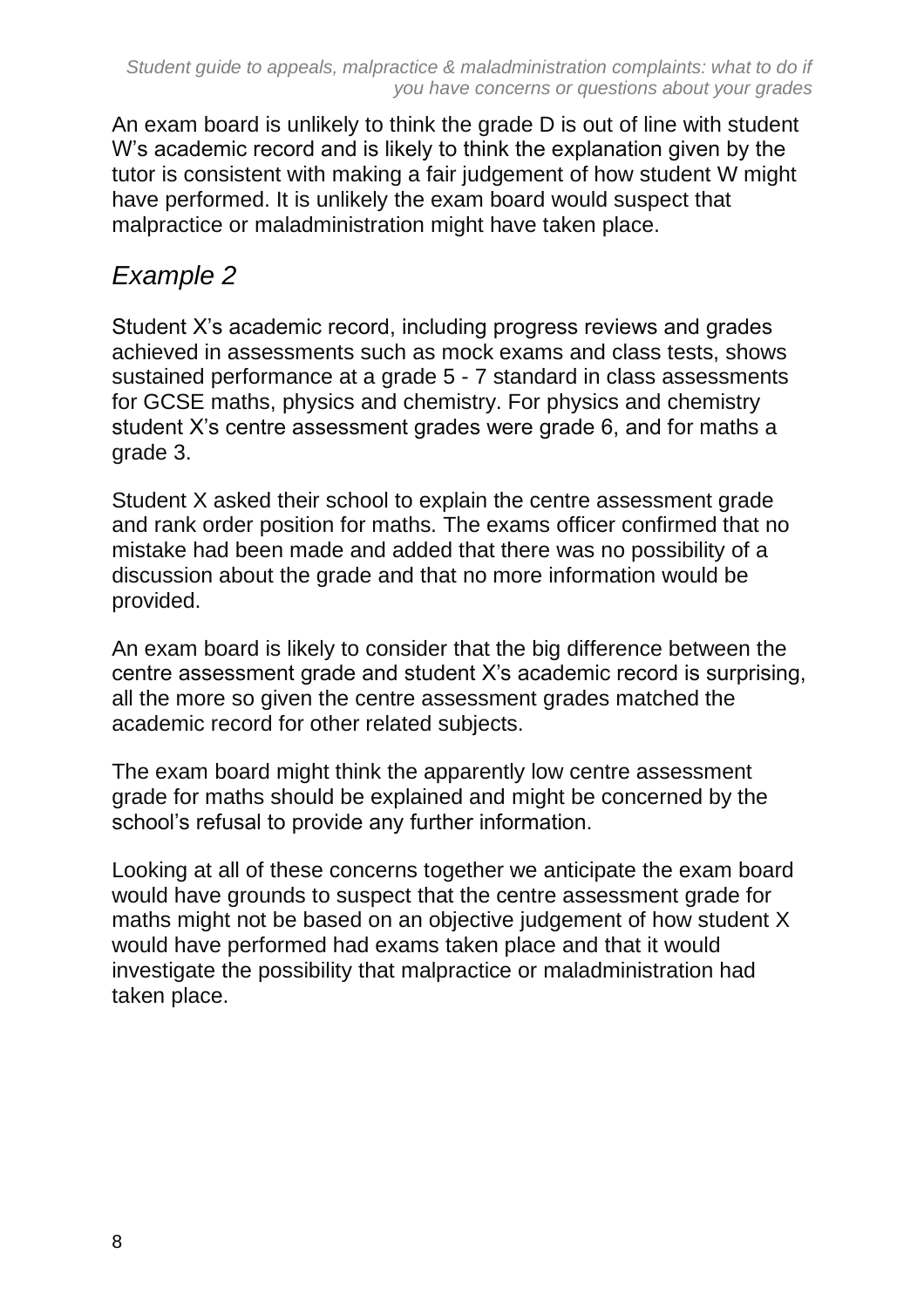### *Example 3*

Student Y is given a centre assessment grade of D for A level English. Student Y's academic record shows 3 grade B, 4 grade C, and 3 grade D in assessments through the course.

Student Y's school has confirmed that it submitted the correct centre assessment grade for student Y. The English teacher did not have time to speak to student Y but confirmed the grade D was 'my objective judgement and fair in the circumstances'.

As well as their academic record, student Y is able to produce a series of emails with the school in which they complain that the English teacher dislikes them and marks their work more harshly than other students. There is an email from another English teacher, from a different school, which says they have seen some of student Y's work, marked at grades D and C, which they would have given a grade B. There is a message from the head teacher which notes that student Y does not have an easy relationship with their English teacher.

The exam board might consider that the centre assessment grade, grade D, is not sufficiently out of line with the academic record to cause a suspicion of malpractice. However, the email correspondence means the exam board might decide to request further information and explanation from the school before deciding whether there were sufficient grounds to suspect malpractice or maladministration might have taken place.

## *Example 4*

Student Z is given a centre assessment grade 3 for GCSE history, they had hoped for a grade 4. Student Z is from a BAME (Black, Asian and minority ethnic) background. They learn through social media that a number of other students in their class, also from BAME backgrounds, received lower than expected centre assessment grades. It becomes clear that, in that class, most BAME students were given centre assessment grades which were lower than they anticipated. This does not reflect the students' understanding of how they performed in class relative to other students.

The exam board might review the rank order information from the school as a first step. If the composition of the rank order for GCSE history shows BAME students are mostly in the lower end of the rank order, and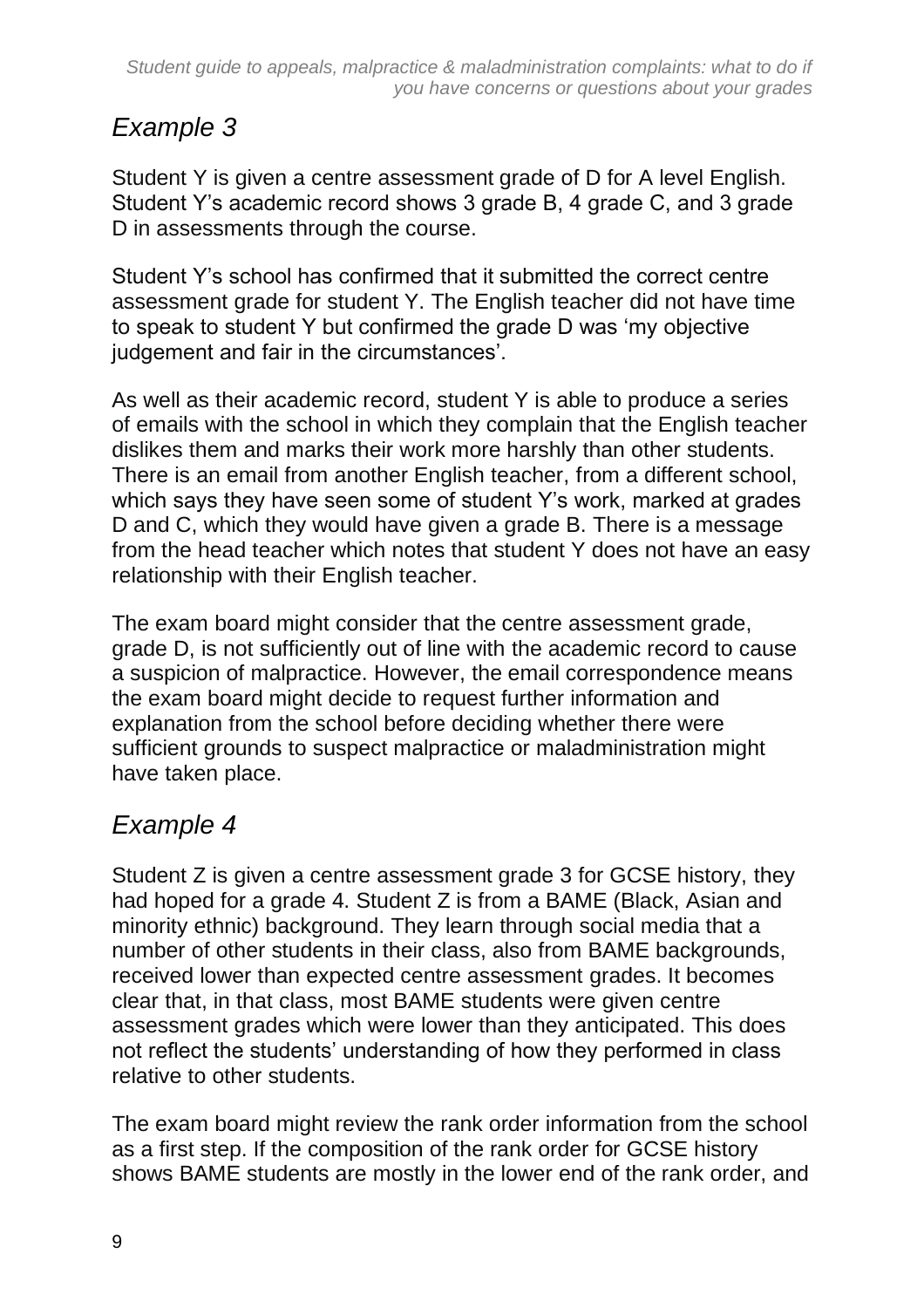this is not the case for other subjects, the exam board might consider the rank order for history requires further explanation. If the school cannot provide a good reason, the exam board is likely to decide it has grounds to suspect malpractice or maladministration might have affected the rank order which it will investigate.

### *What will the exam board do with my allegation?*

If the exam board decides that it has a reasonable basis to suspect malpractice or maladministration might have occurred in relation to your centre assessment grades or rank order positions, it will carry out an investigation to gather evidence so it can decide whether or not malpractice or maladministration actually happened. The exam board is likely to review your academic record, and any other specific evidence you provide, and also to talk to your head teacher or college principal and to the teacher you say is responsible for the malpractice or maladministration. They may also choose to look at any other relevant data, which may include historical data. When an exam board decides that there has been malpractice or maladministration, for example, because discriminatory views influenced a centre assessment grade or rank order position, this can have serious consequences for any teacher involved, so the exam board will allow the teacher an opportunity to explain when they do not agree with the allegation.

<span id="page-9-0"></span>If the exam board thinks there has been malpractice or maladministration, the exam board will then consider whether the results it issued to you which took that information into account were wrong and, if so, whether it should change those results.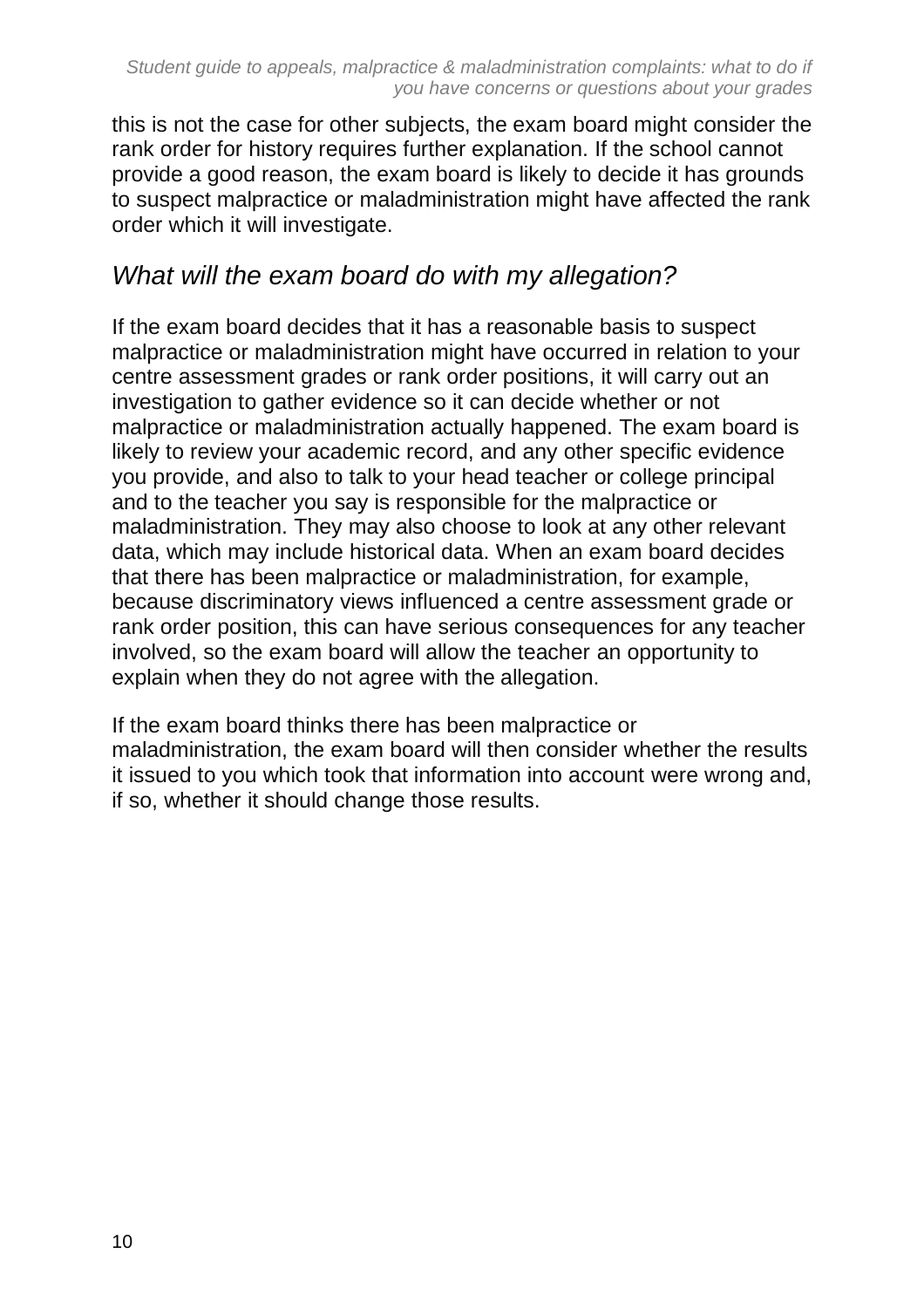# Part 2. Appeals and complaints for vocational & technical qualifications

As vocational and technical qualifications come in a range of shapes and sizes, and fulfil a range of purposes, they are not all being treated in the same way and the grounds for appeal may vary. Whether you have received a calculated grade, have taken an adapted assessment or your assessment has been delayed, if you feel that the awarding organisation did not apply procedures consistently or that procedures were not followed properly and fairly. You should speak to your school or college if you think you might have reason to appeal.

Schools and colleges can submit an appeal on your behalf, and in some cases awarding organisations are accepting appeals directly from learners. Private candidates can appeal directly.

Awarding organisations:

- must allow reasonable time for learners and centres to decide whether to request an appeal
- are required to publish their appeals process on their website

If you are unhappy with the outcome of the appeals process, you can [make a complaint to Ofqual](https://www.gov.uk/government/organisations/ofqual/about/complaints-procedure).

If you have concerns about bias, discrimination or anything else that suggests that your school or college did not behave with care or integrity when determining a centre assessment grade or providing evidence to the awarding organisation, you should normally raise these concerns with your school or college. In some cases, it may be appropriate to bring those concerns directly to the awarding organisation instead. So, do check your qualification's awarding organisation website for further details on appeals.

You may decide that instead of appealing, you want to take an assessment at the next available opportunity. For many vocational and technical qualifications there are already a number of assessment opportunities throughout the year. Some awarding organisations are providing additional assessment opportunities for some qualifications – our online [qualifications](https://analytics.ofqual.gov.uk/) explainer tool provides details of when the next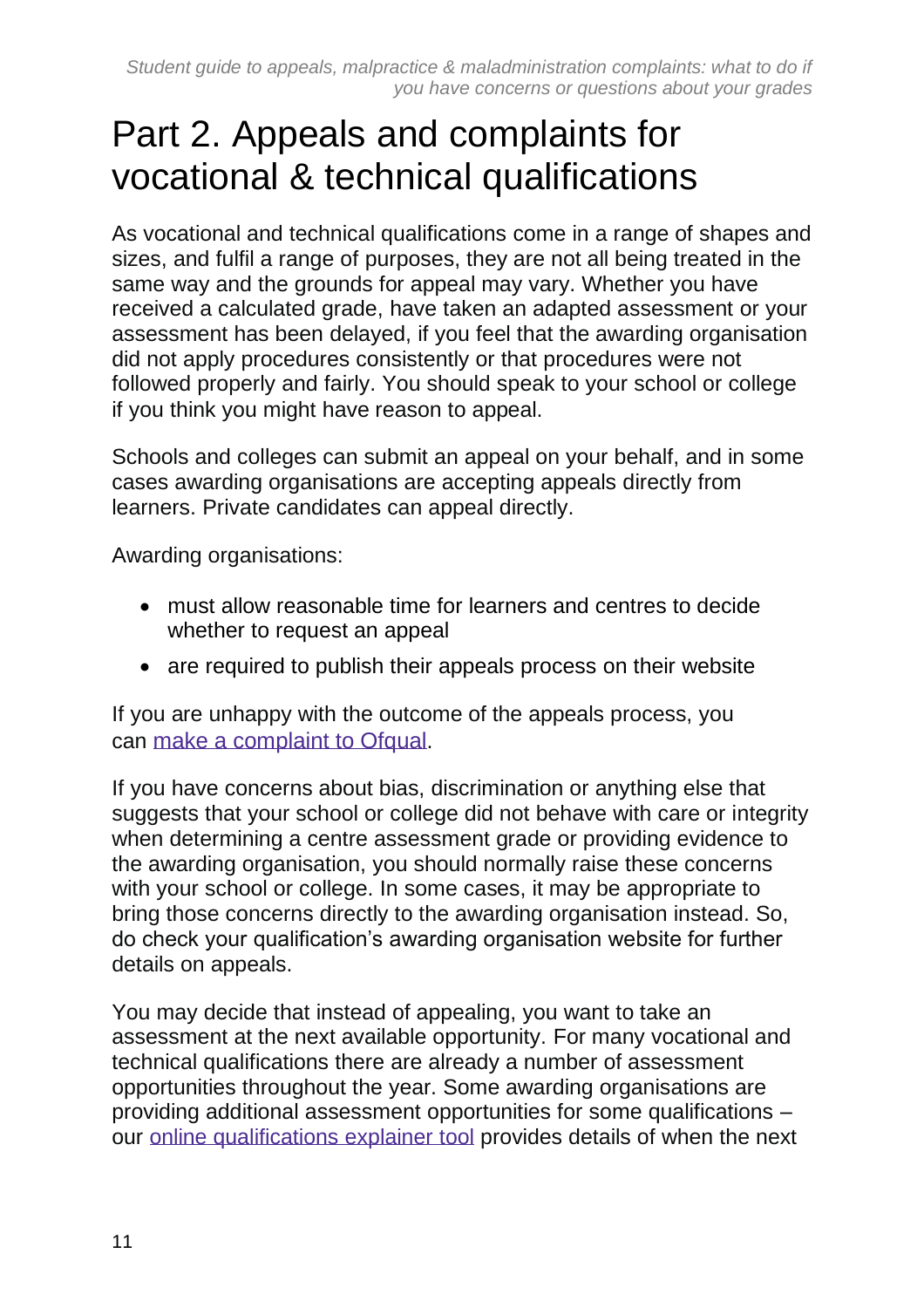assessment opportunities will be. Talk to your school or college to see if this applies to you and your qualification.

If you have not received a result and were expecting to, you should first speak to your school or college.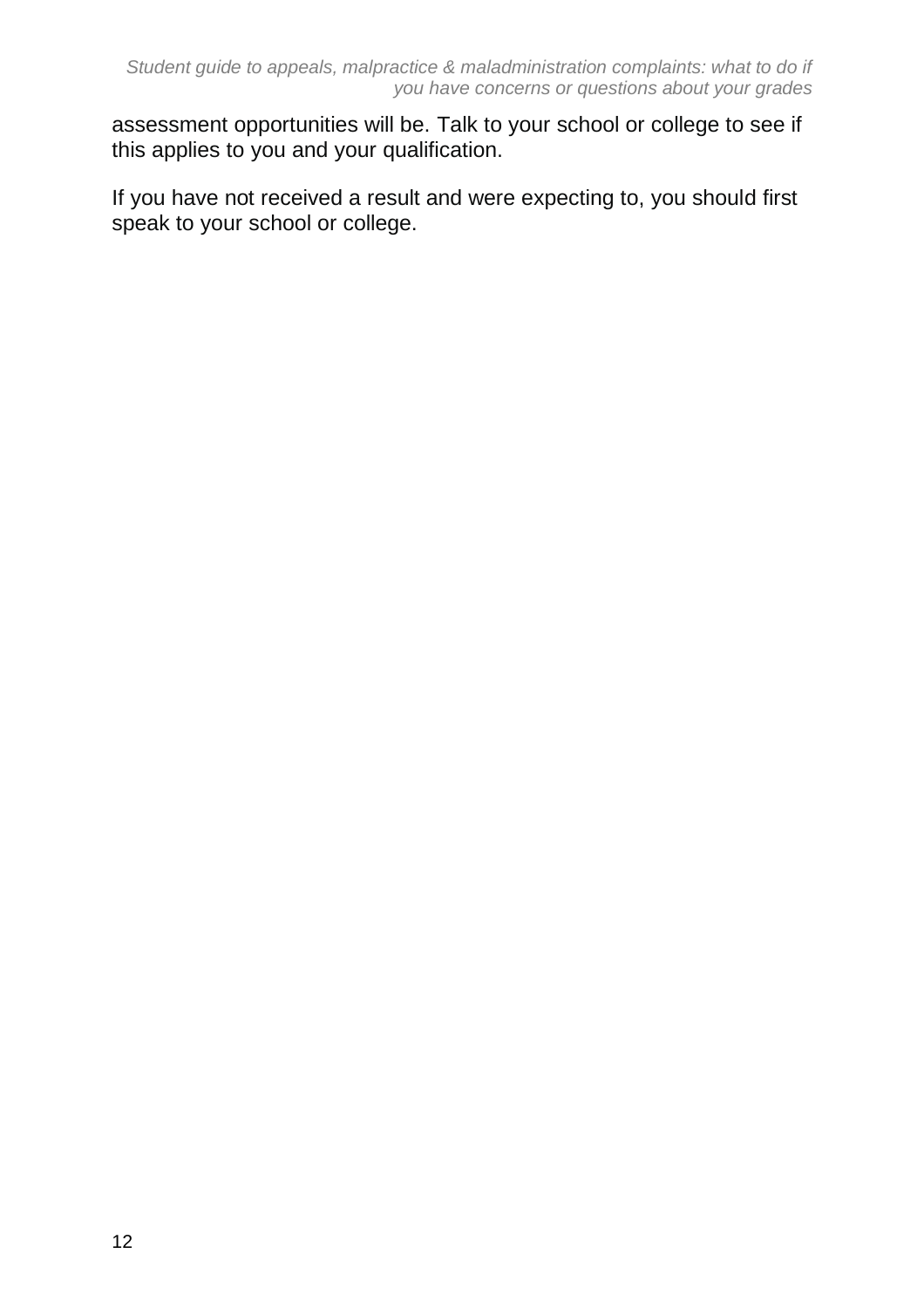*Student guide to appeals, malpractice & maladministration complaints: what to do if you have concerns or questions about your grades*

# <span id="page-12-0"></span>Help and support

*Exam Results Helpline from the National Careers Service*

The National Careers Service offer professionally qualified careers advisers for advice on next steps.

#### **0800 100 900**

[nationalcareers.service.gov.uk](https://nationalcareers.service.gov.uk/)

Lines open from 8am to 10pm, 7 days a week. Calls are free from landlines and most mobiles.

#### *Ofqual*

Contact the **Ofqual** student support phone line if you want to find out more about how you were graded, the autumn exams series, how to make an appeal or how to raise a concern about bias or discrimination.

#### **0300 303 3344**

[gov.uk/ofqual](https://gov.uk/ofqual)

Lines open from 9am to 5pm weekdays, with extended hours and weekends during results weeks. See website for information. Calls charged at your standard network rate.

Contact the **exam board** to progress a complaint if you think you have evidence of malpractice

#### *AQA*

**0800 197 7162** [www.aqa.org.uk](http://www.aqa.org.uk/)

*OCR*

**01223 553 998** [www.ocr.org.uk](http://www.ocr.org.uk/)

*Pearson*

**0345 618 0440** [www.pearson.com](http://www.pearson.com/)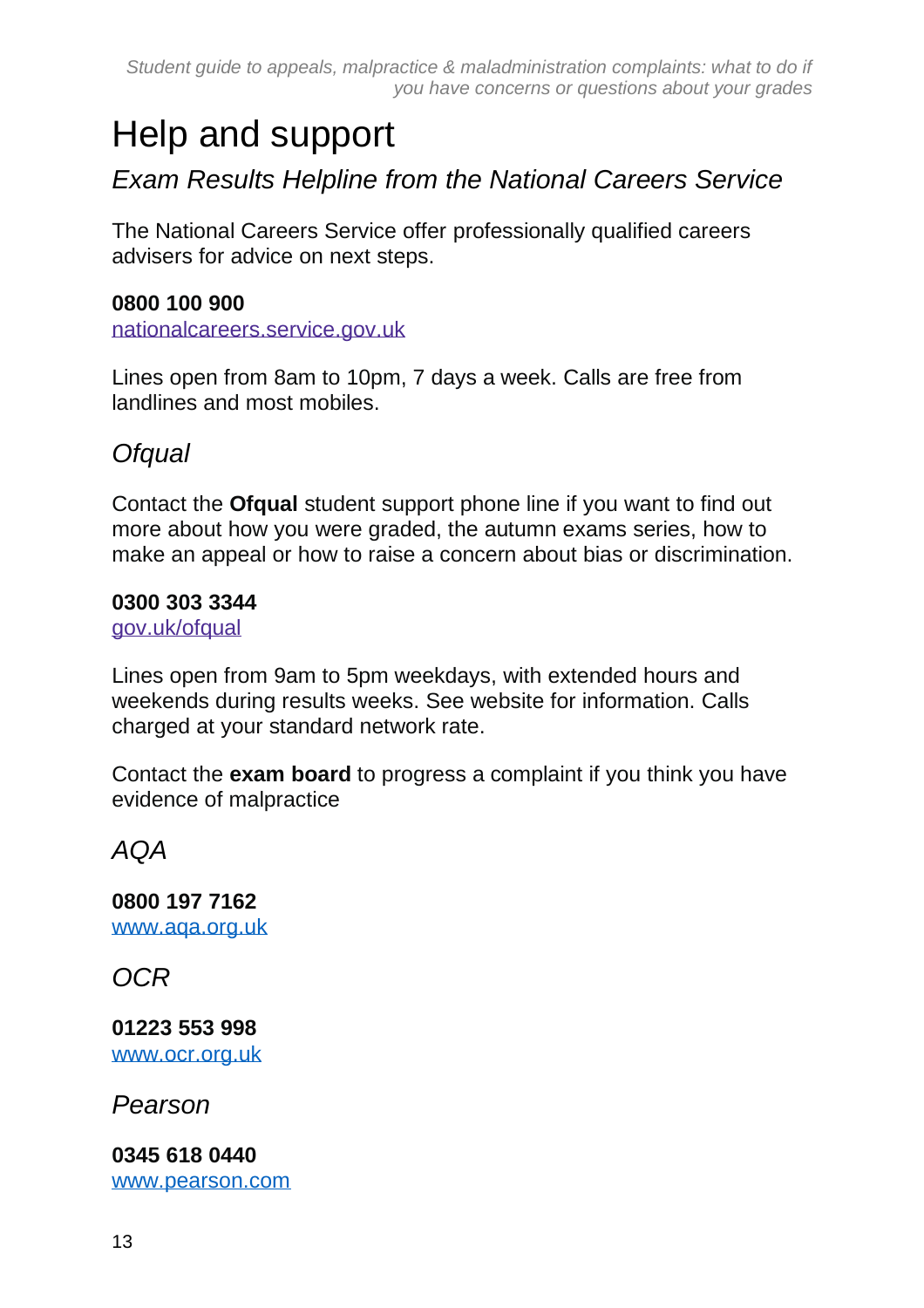*Student guide to appeals, malpractice & maladministration complaints: what to do if you have concerns or questions about your grades*

#### *WJEC Eduqas*

#### **029 2105 5443**

[www.wjec.co.uk](http://www.wjec.co.uk/)

#### *Equalities advice and support*

You can contact the Equality Advisory and Support Service (EASS) for advice on discrimination claims under the Equality Act 2010. EASS advises and assists individuals on issues relating to equality and human rights: [www.equalityadvisoryservice.com.](http://www.equalityadvisoryservice.com/)